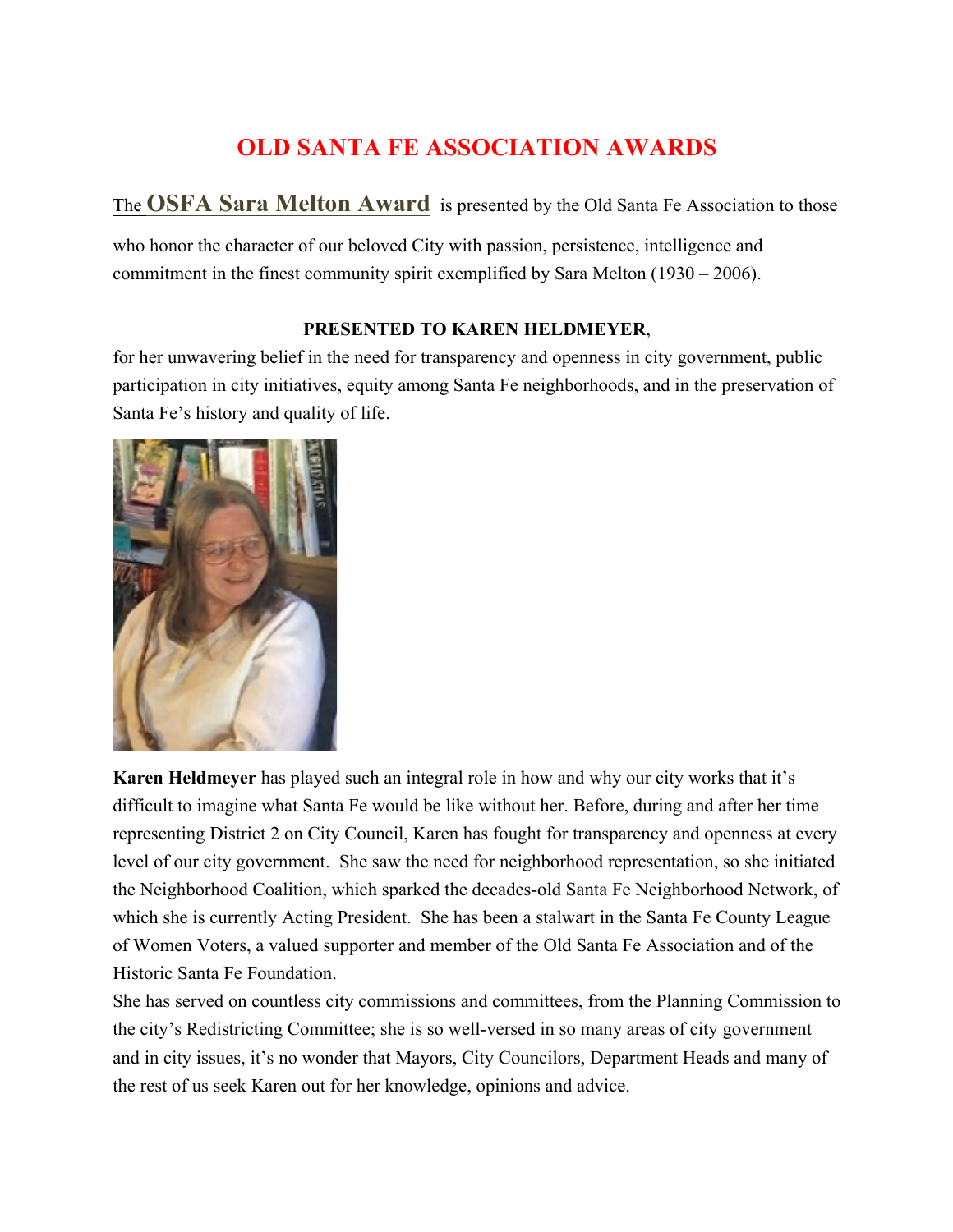Karen Heldmeyer is a feisty, determined, very much respected, appreciated and admired Santa Fean – just like the extraordinary woman for whom this award is named.

# **OSFA Cultural Preservation Award**

Honors a group or individual who, consistent with the mission of the Old Santa Fe Association, has contributed significantly toward maintaining and preserving the priceless cultural assets and traditions of Santa Fe.

### **PRESENTED TO JOHN PEN LA FARGE**,

for his dedication, commitment and devotion to the cultural core of what is important about Santa Fe's historic preservation, reflected in his thoughtful respect for the city's distinctive values which influence us all, residents and visitors alike.



**John Pen La Farge** has a committed fondness and respect for his multi-cultural, historic, hometown, the "old" Santa Fe. His strict sense of the importance of preservation connects him to times gone by, with an occasional worried eye toward what may be called destruction or progress, depending on one's point of view. With eccentric wit, old-world elegance and a multifaceted ability for seeing things as they are, and sometimes regrettably how they will become, Pen persists in having the ability to see in contemporary Santa Fe the possibility of preserving an extraordinary sense of place, one that cannot be found elsewhere.

With his connections to the Pueblos, to many Santa Fe artists, writers and historians, and his awareness of his heritage from both his Baca and La Farge families, he is able to draw on his knowledge of our town, revealing a surprising storehouse of information about architecture and Santa Fe history. A friend recently recalled, that "to walk with Pen through the neighborhoods of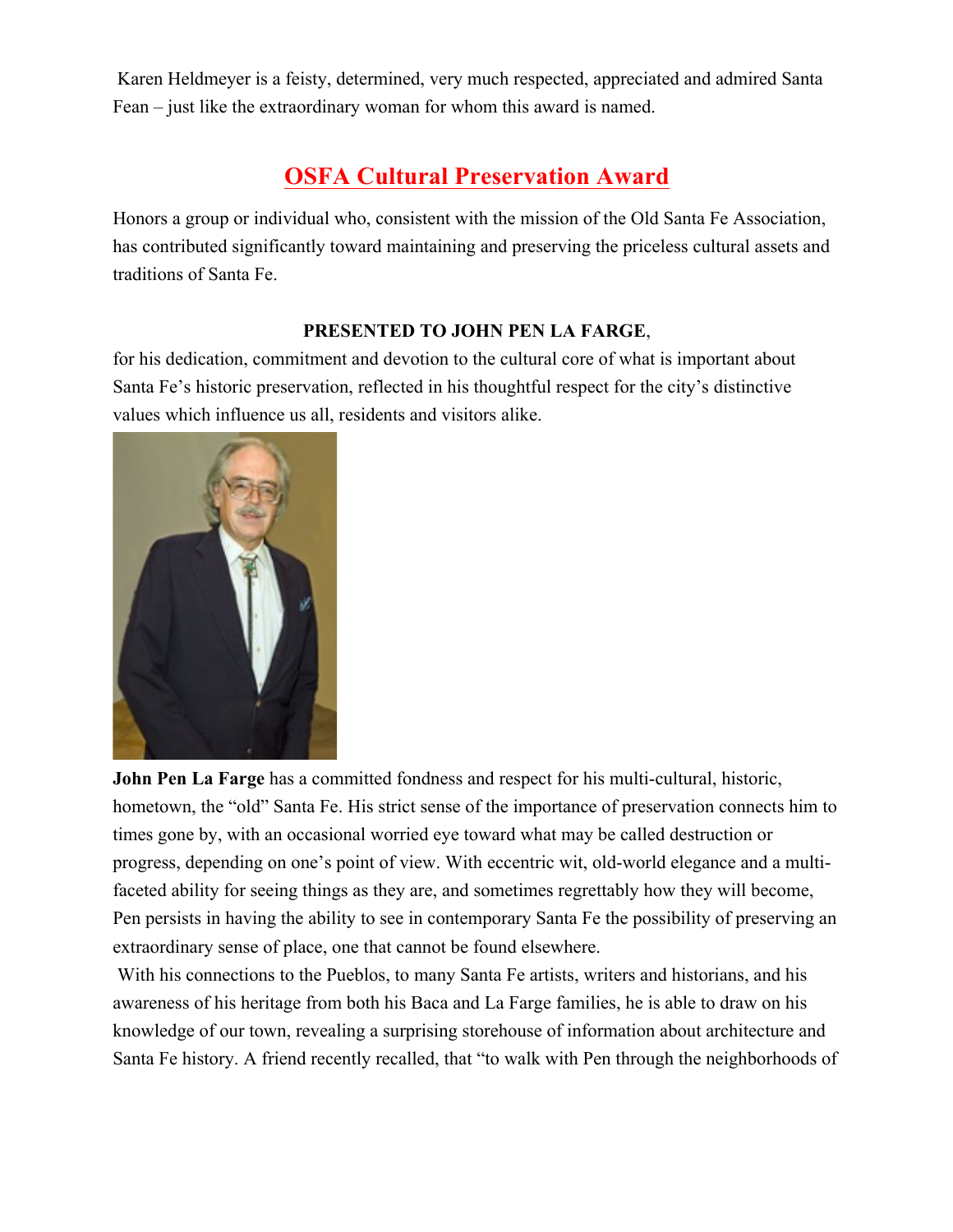historic Santa Fe is to feel history come alive." She also commented on his well-known eloquence and good sense of humor.

*Turn Left at the Sleeping Dog, Scripting the Santa Fe legend, 1920–1955*, published in 2006, is Pen's fascinating collection of the honest memories of old timers whom he has known. The unique charm which is part of Santa Fe's past and which continues to influence and impact Santa Fe's sense of place today runs throughout the entire book. It has been said: "The interviews collected in [his] book preserve the old Santa Fe, the one people are still looking for." John Pen La Farge, himself, embodies one facet of Santa Fe's iconic cultural dignity.

## **OSFA Community Service Award**

Honors a group or individual who has demonstrated a strong commitment to the preservation and advancement of Santa Fe's priceless traditions and who has contributed significantly to the community spirit of our city."

## **PRESENTED TO DOROTHY MASSEY**

for her steadfast commitment to advancing literary, cultural and community needs through her more than 25 years at the helm of Collected Works Book Store and Coffee Shop, which is one of the important components of what makes the tradition of dialogue in Santa Fe such a valuable part of its spirited history.



## **2020 Old Santa Fe Association Community Service Award: Dorothy Massey**

For decades, **Dorothy Massey** has dedicated her bookstore, Collected Works, as a venue of welcome in our community. This independent bookstore is a proud part of Santa Fe's arts colony, and Dorothy has done this with style. She has made available to our town the invaluable asset of a stimulating place that has contributed to the fame of Santa Fe through our history of supporting writers and poets.

She has actively utilized her store as a place to create and promote community.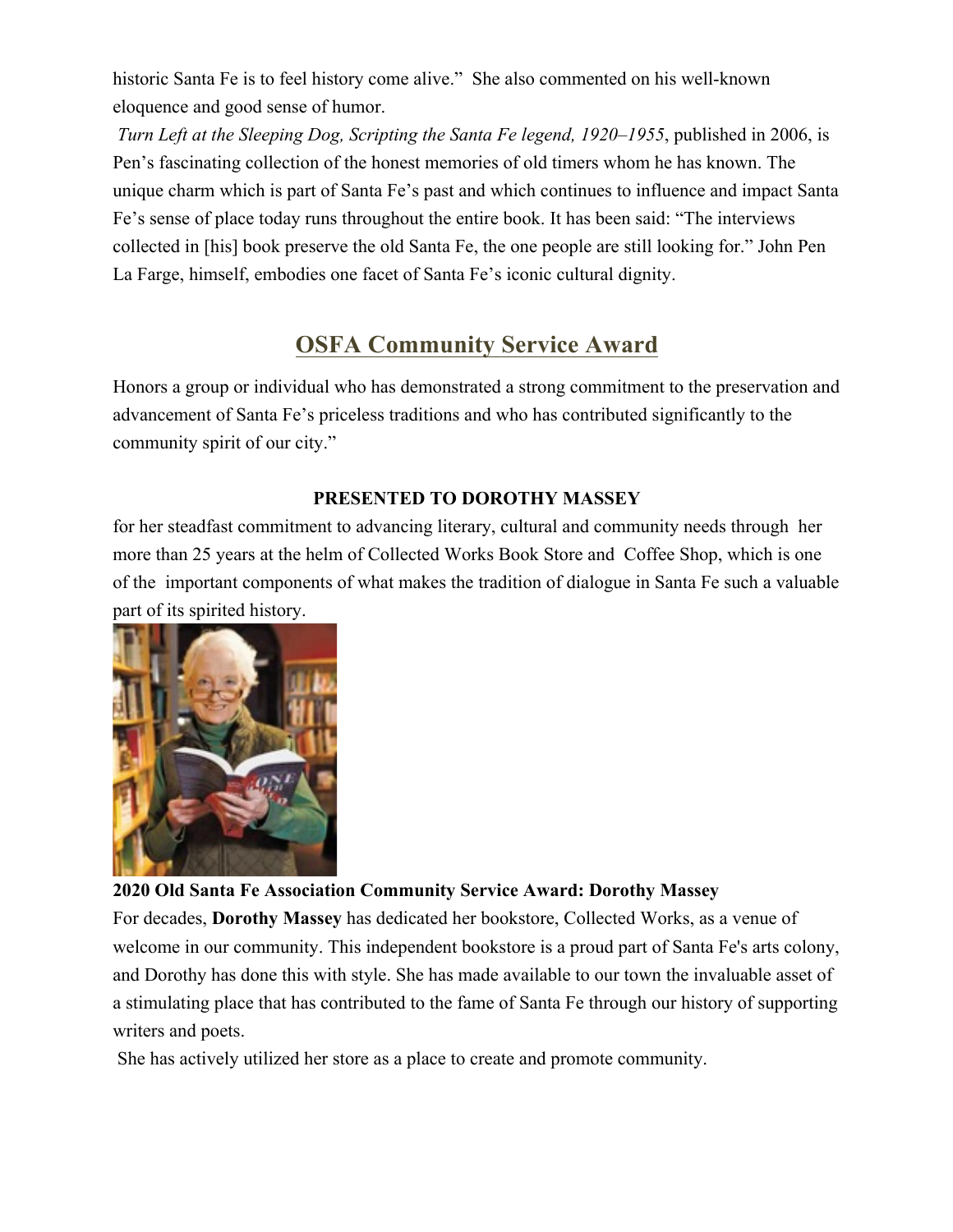Collected Works is not just a bookstore; it is a gathering place for all, locals and visitors alike. The store hosts numerous events from public readings and signings for authors to cheering events such as annual readings during the holidays.

Dorothy has also enriched and sustained our community by providing the space for *"Journey Santa Fe*": a weekly gathering that emerged as a popular forum for important public dialogue on serious issues, led by key speakers from Santa Fe's cultural and political leadership.

She has always viewed this community as more than simply a place to open a shop. For her welcoming attitude and her enthusiastic advancement of the cultural life of the City Different, the Old Santa Fe Association is very pleased to give its Community Service Award to Dorothy Massey.

## **Architectural Stewardship Award**

ONE-TIME JOINT-AWARD FROM THE OLD SANTA FE ASSOCIATION *and* THE HISTORIC SANTA FE FOUNDATION

### **PRESENTED TO PAUL WEIDEMAN**

In recognition of his meticulous efforts, through his factual and elegant writing, to present to, and educate us all, about the rich architectural and cultural history of the city of Santa Fe and state of New Mexico.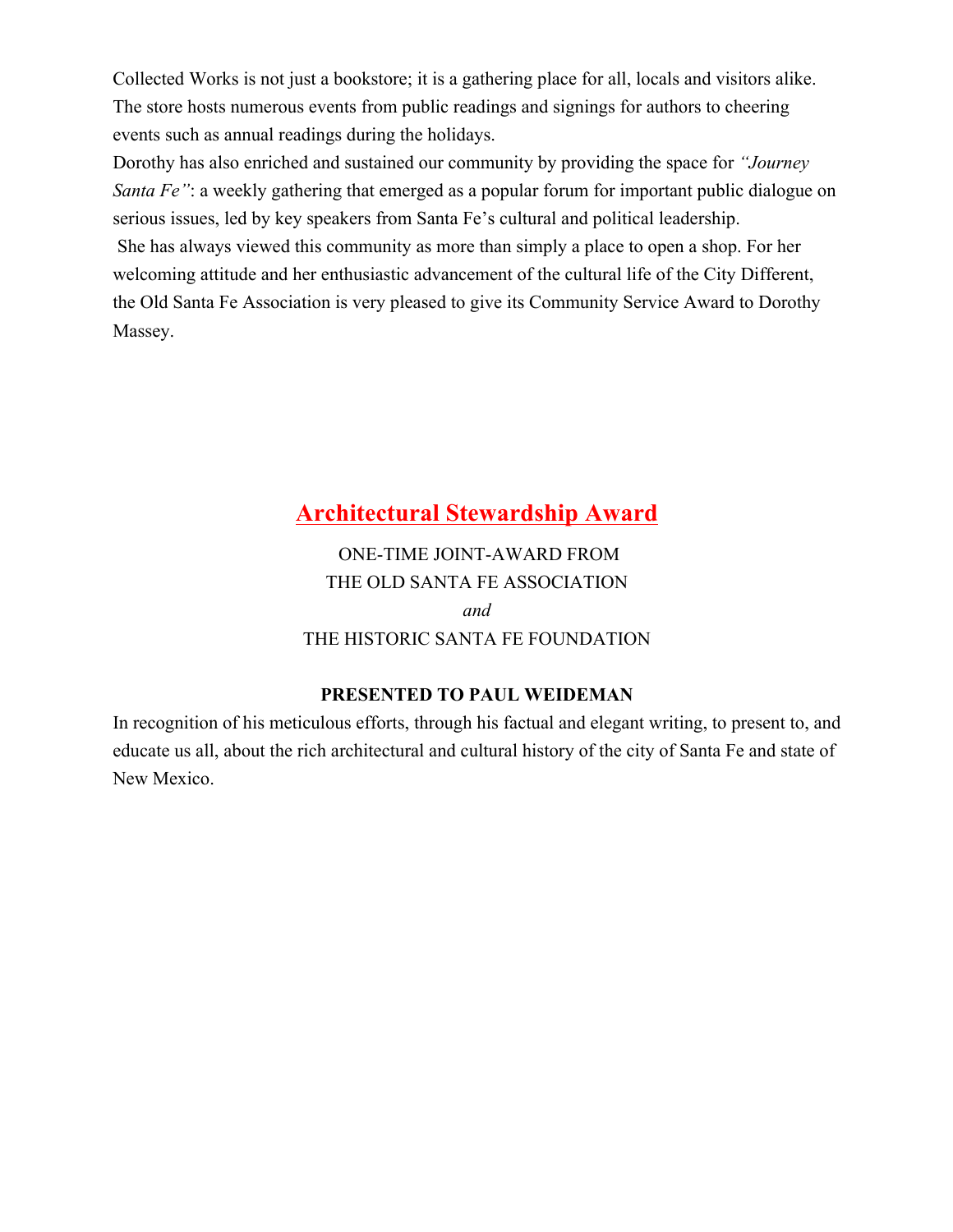

**Paul Weideman** was born in Indianapolis and grew up in Ohio, Michigan, and in Southern Rhodesia, Africa. He earned bachelor's degrees in biology (Western Michigan University, Kalamazoo) and editorial journalism (University of Washington, Seattle) and has worked as a journalist since 1984, the last 22 with the Santa Fe New Mexican. In 1996, he married Mary Margaret Vigil, whose parents were members of multigenerational Santa Fe families and who has given him scores of insights about "old Santa Fe" — that is, from the 1950s and 1960s. Paul was presented a Service Award by the Santa Fe chapter of the American Institute of Architects in 2017 for articles about design and architecture in his "Art of Space" column in *Pasatiempo* magazine and in the monthly Home/Santa Fe Real Estate Guide.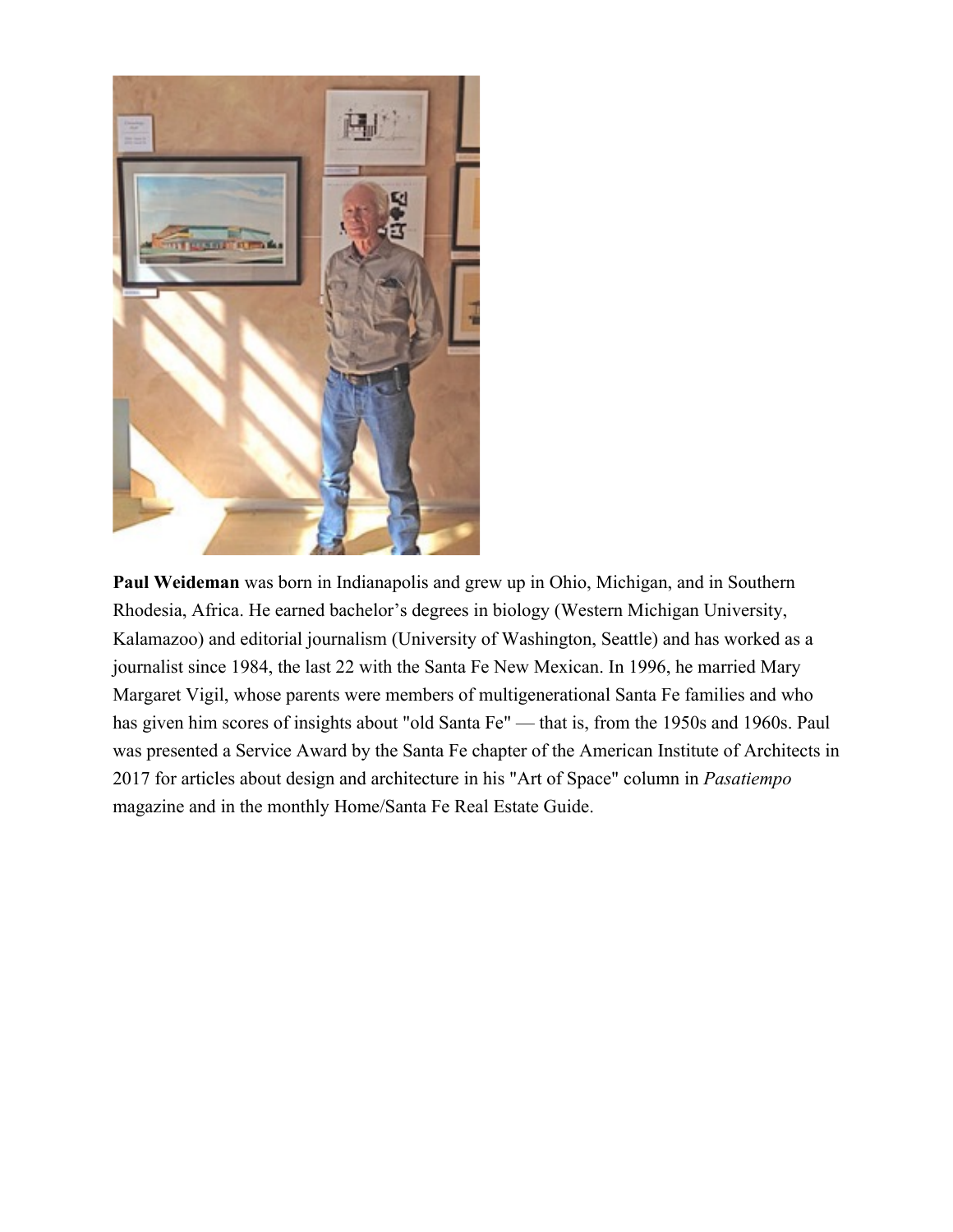

**Paul Weideman** is a friend of historic preservation and architectural stewardship, putting his own mark on the complexities of the integrative development of Santa Fe architecture, from the distant past to the modern present. His work has been consistently focused on educating the public about the long history of architecture and culture of the Santa Fe area, and the need for concerted preservation of each. He has recently published a sensible and inviting study of Santa Fe style called *Architecture Santa Fe, a Guidebook*. His newspaper columns relating to history, architecture, real estate ,and thoughtfully published comments, opinions and insights about regional preservation needs and efforts have guided readers for many years. His audience includes the citizens of Santa Fe and northern New Mexico as well as the architects, builders, and the preservation community through articles that connect the many aspects of Santa Fe cultural history. His writing has been called "scholarly," "invaluable," "trenchant," "fluent" and it is witty, helpful, and ultimately kind.

*The Old Santa Fe Association and the Historic Santa Fe Foundation are pleased and proud to join together in naming Paul Weideman the recipient of this Architectural Stewardship Award for 2020, as part of the annual Heritage Preservation Awards held by our two organizations along with the City of Santa Fe's Historic Preservation Division.*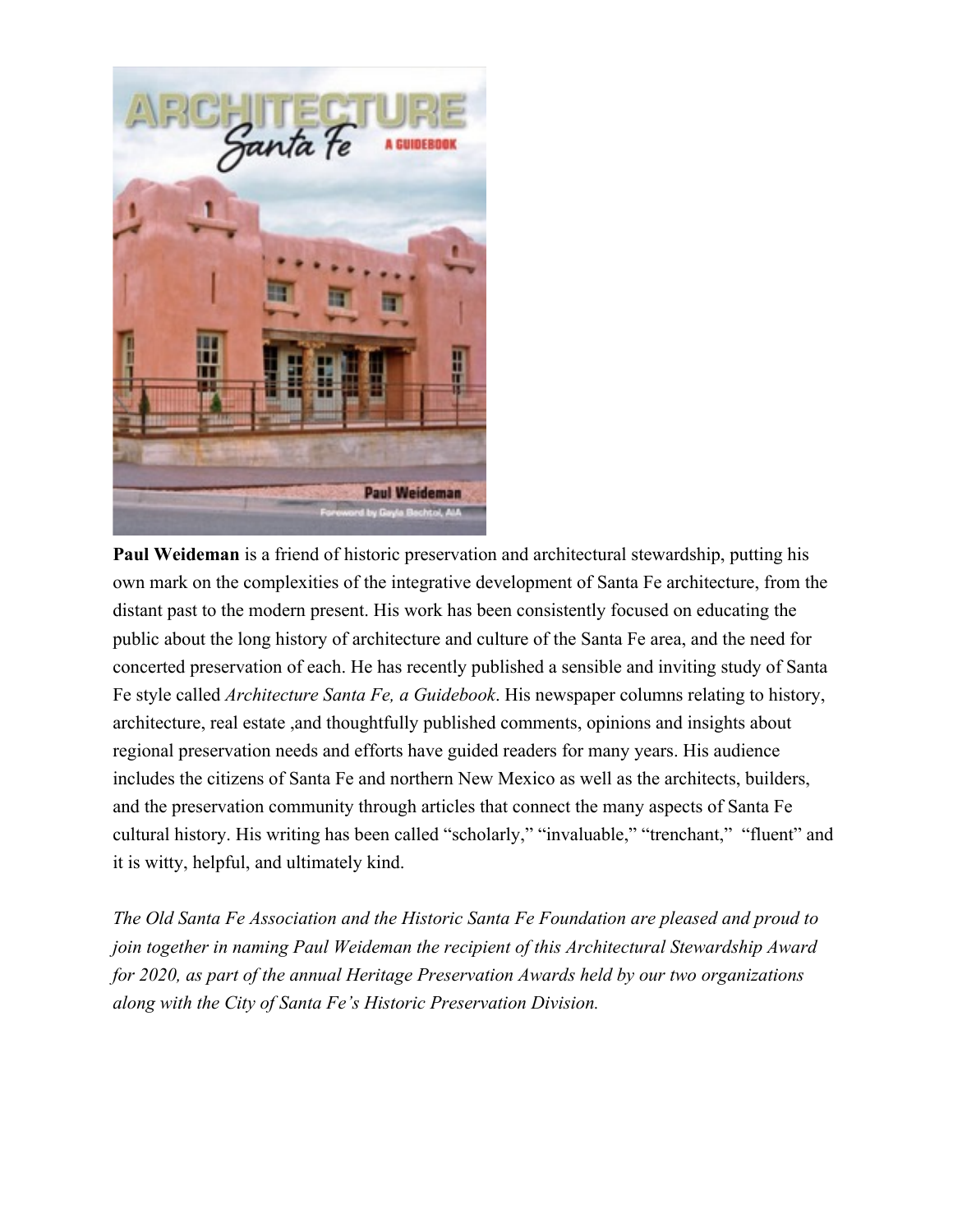# CITY OF SANTA FE AWARDS

#### **Architectural Preservation Award**

For outstanding examples of restoration or rehabilitation of a designated historic property

#### **Project: 853 E. Palace Avenue (former Palace Grocery building)**

District: Downtown and Eastside Historic District

Recipients: Sharon and Ted Lusher, property owner; Thomas Lechner, architect; Amanda Sigler, designer/contributor; Irene and Lloyd Martinez, Edificio Builders, contractor The modest commercial building at 853 East Palace Avenue served as the Palace Grocery for nearly 50 years, from its construction in the early 1960s through its closing in 2007. Meliton and Yolanda Vigil owned and operated the beloved neighborhood grocery store for this entire period, and their family residence was next door at 855 East Palace Ave. In 2017, the Vigil estate requested a status review, and the HDRB made the structure contributing to the Downtown and Eastside District, and they subsequently sold the property. In 2018, Ted and Sharon Lusher (owners) and Tom Lechner (architect) received approval from the HDRB to renovate and restore the building, with the requirement that the historic "Palace Grocery" sign be maintained. Ted and Sharon have been involved in the Santa Fe community for 35 years and are thrilled to act a stewards for this treasured piece of Santa Fe's history.

#### **Compatible Remodel Award**

For outstanding examples of remodeling that harmonizes with streetscape or brings the building into better compliance

#### **Project: 908 Old Santa Fe Trail (Bronson Cutting House)**

District: Downtown and Eastside Historic District

Recipients: JC and Christy Butler, homeowners; Lorn Tryk, architect; Sharon Woods and Woods Construction, contractor

The Bronson Cutting House at 908 Old Santa Fe Trail was designed by Thomas MacLaren for Bronson M Cutting (a US Senator representing NM from 1927 to 1935) in 1910 in the Spanish Colonial Revival style with classical baroque elements including curvilinear corniced papapets, wooden shell and glass lunettes, and applied pilasters. In 2017, the residence was designated as significant to the Downtown and Eastside Historic District by the HDRB, and JC and Christy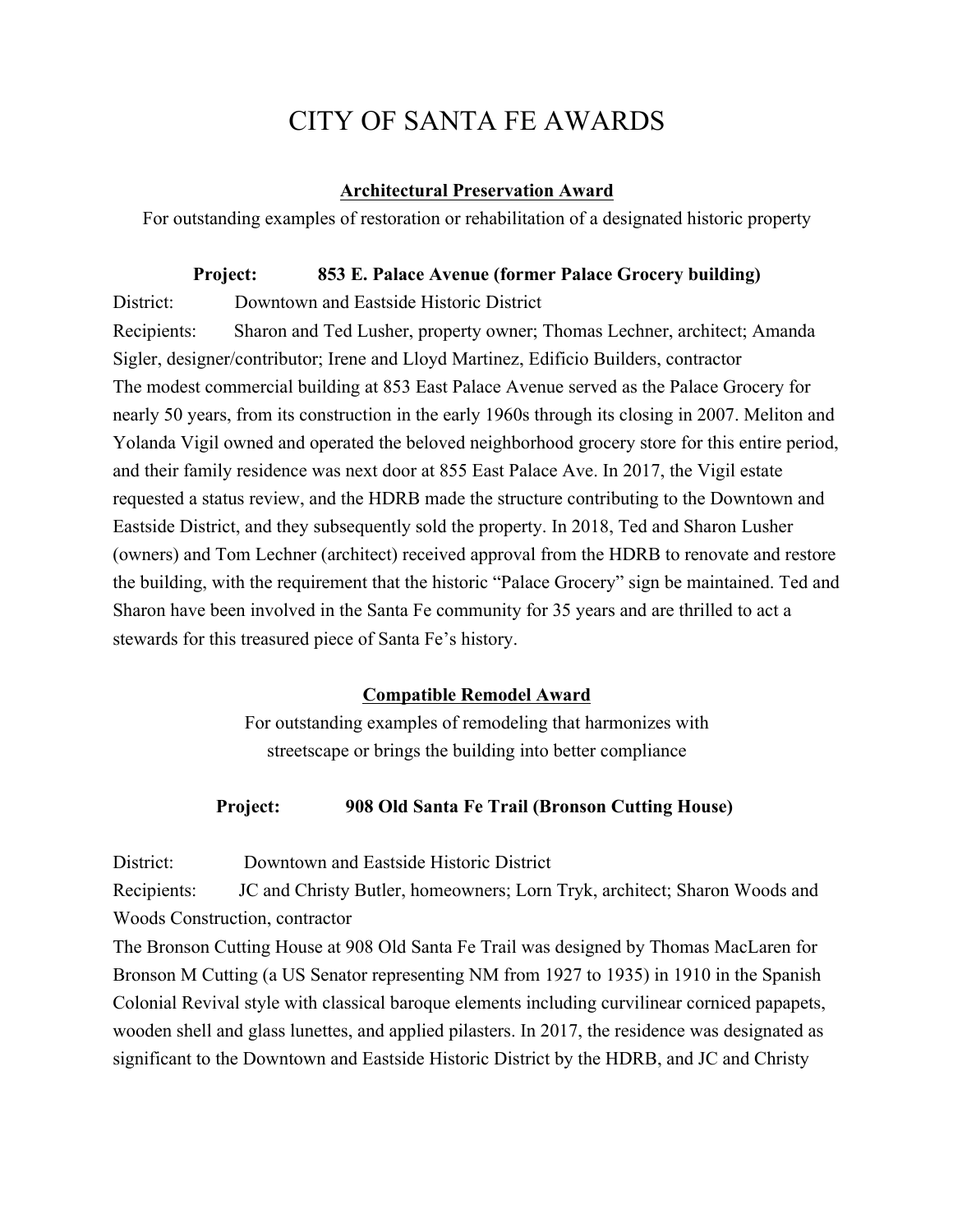Butler, with the help of architect Lorn Tryk and Woods Construction, received approval to sensitively remodel and painstakingly restore the home and construct a garage.

#### **Compatible New Construction Award**

For outstanding examples of new construction that harmonizes with historic structures in historic districts

**Project: 719 Gregory Lane**

District: Don Gaspar Area Historic District

Recipients: Luz Varela, designer; Jason Pike of Wow Wee LLC, investor; Jaime and Norma Beltran of TRP LLC, contractor

In 2017, the HDRB approved the construction of a new 2,897 square foot residence on a vacant lot at 719 Gregory Lane. The residence was designed in Spanish-Pueblo Revival style and featured a one-car garage, rounded stuccoed massing, three portales, and simulated divide light aluminum clad windows.

#### **City of Santa Fe Sara Melton Award for Sensitive Maintenance and Rehabilitation**

#### **Project:**

#### **1100 Old Santa Fe Trail (National Park Service Regional Headquarters Building)**

District: Downtown and Eastside Historic District

Recipients: National Park Service; Charles Vickrey, Ken Hornback and Dennis Brookie, project managers; MW Morrisey Construction, Oden Construction, Wiss, Janney Elstner Associates, Avanyu General Contracting and All-Rite Construction, contractors; and major contributors Aaron Roth, AJ Riddles, Adrian Vigil, Amy Cole, Elizabeth Pidgeon, Fielding Link, Lauren Meyer, James Mason, Amy Pallante, Tef Rodeffer, Dana Senge, Paige Hoskins, Brenda McLain, Patrick Walsh, Tara Riggs, Tammy Gallegos, Meghan Braunschweig, Jason Longshore, State Historic Preservation Officer Jeff Pappas, Lynette Pollari, Pilar Cannizzar, and the Historic Santa Fe Foundation

In 2018, the NPS embarked upon a \$42 million restoration of the Regional III Headquarters Office Building on Old Santa Fe Trail. The structure was constructed in the late 1930s by the Civilian Conservation Corps and stands as the largest adobe office building still in use. The CCC, via the Works Progress Administration, was a Depression/New Deal-era government program to provide jobs for young unemployed men. The structure was completed by 1941 and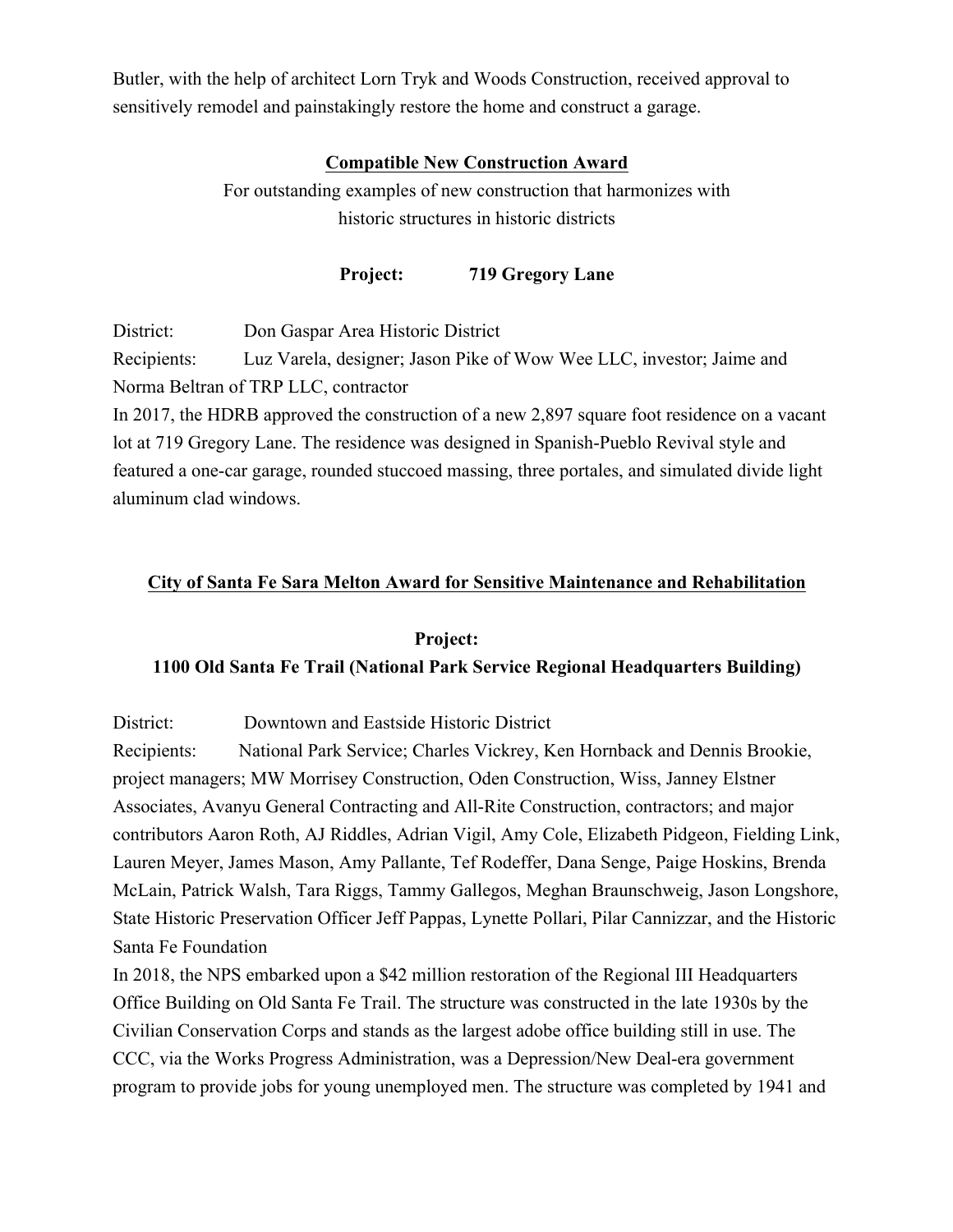was designed in Spanish-Pueblo Revival style by architect Cecil Doty and landscape architect Harvey Cornell.

### **Cultural Preservation Award**

For outstanding examples of work toward the preservation and understanding of Santa Fe's unique cultural heritage

#### **Project:** *¡Presente!* **Stories of Belonging and Displacement in Santa Fe**

Recipients: Littleglobe, Inc., Lensic Performing Arts Center, Chainbreaker Collective, Earth Care, Capital High School, Searchlight New Mexico, City of Santa Fe Arts and Culture Department/Culture Connects, McCune Charitable Foundation, New Mexico Arts, Adobe Inc., Amblin Partners/Storyteller Distribution/New Mexico Film Office, Dan and Ashlyn Perry Charitable Foundation, Max and Anna Levinson Foundation, Aaron Stern, Diane Karp, Michael and Andrea Gross

*¡Presente!* is a conversation which animates grief and hope: a series of multi-arts stage performances and cross-sector partnerships that aims to have a profound community-controlled impact on Santa Fe's civil discourse and policy making. *¡Presente!* is a multi-disciplinary collaborative project, focused on collecting and artistically sharing personal histories and current reflections on displacement and belonging, culminating in multi-media performances throughout the city. Created in collaboration with dozens of Santa Fe community members from a wide variety of backgrounds, histories and perspectives and many cross-sector partners, *¡Presente!*  artistically shares stories of home and belonging as the grounding for a City-wide dialog and exploration of the future of our town and how we develop into the future without displacing the rich tapestry of people that make up Santa Fe's residents. *¡Presente!* 2019 culminated in two multimedia performances: one at Capital High School (in partnership with Earth Care) for students and teachers that was followed by student-led discussions; and one at the Lensic Performing Arts Center in front of an audience of over 800 people!

#### **Mayor's Award for Excellence in Heritage Preservation**

**Awardee: Santa Fe Living Treasures Program**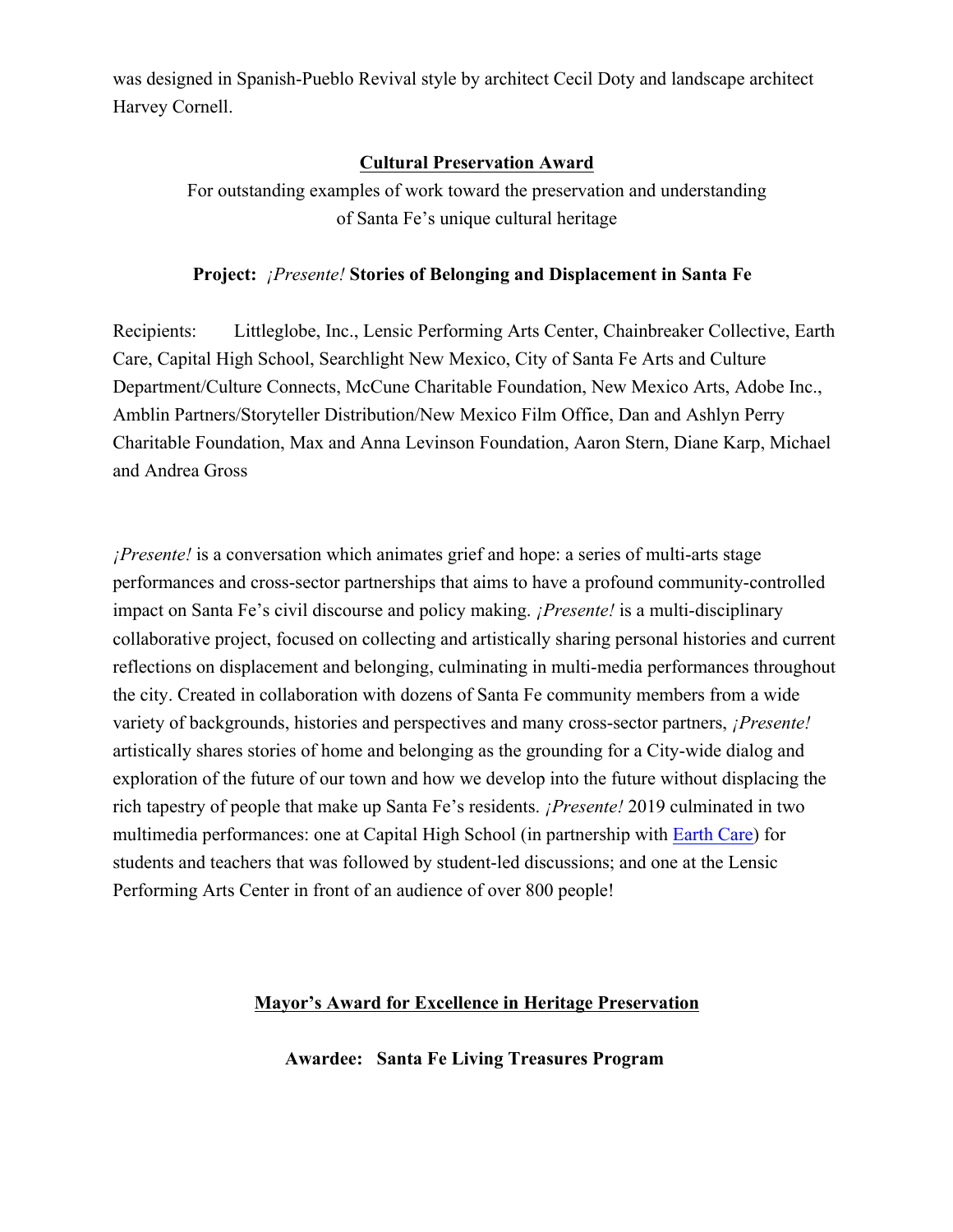Recipients: Committee Members: John Barker, Felicity Broennan, Nancy Dahl, Marty Dobyns, Sara Kennedy, JB Pena, Richard McCord, Genevieve Russell, Maria Montez-Skolnik, Jody Soper, Ginny Tape, Margaret Wood.

Santa Fe Living Treasures is a valuable community resource, Founded by the late Mary Lou Cook, Santa Fe Living Treasures was a valuable community resource for 35 years, honoring Santa Fe elders who have contributed so much, in so many varied ways, to the fabric of our entire community. Their work has consistently acknowledged the importance of Santa Fe's culture and the contributions of the aged-70 and older women and men, who, from all walks of life and from all parts of our multi-cultural mix, have, during the course of their inspiring lives, given enormously and contributed generously and creatively to our special city in ways too numerous to mention. Almost everyone in Santa Fe has known a friend or neighbor who has been honored by the Living Treasures group. This award is particularly timely, as 2020 will be the first year that Santa Fe Living Treasures will not be giving awards, since the organization can no longer continue their mission.